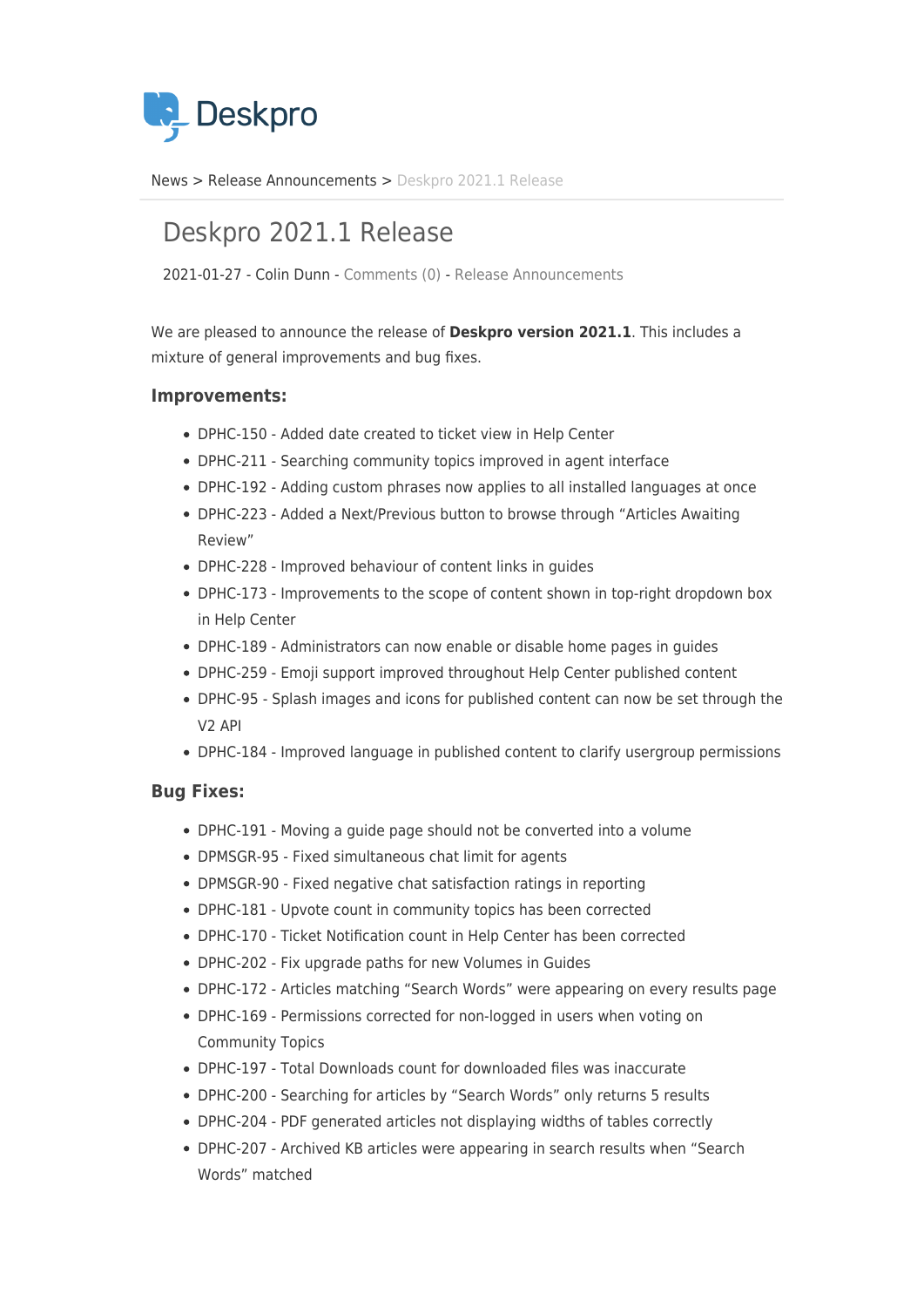- DPHC-195 "Thank you for your feedback" message appeared multiple times when rating articles
- DPHC-188 "You have successfully subscribed" message appeared incorrectly when unsubscribing
- DPHC-218 Corrected phrases shown when resetting your password via the Help Center
- DPHC-216 Archived guide topics were viewable in the Help Center
- DPHC-212 Attachment was still linked to a community topic after it was deleted
- DPHC-225 When deleting multiple KB articles from a category, hide articles after pressing "Apply Action"
- DPHC-171 Not all Help Center content was showing when the "Limit Domains" function was used
- DPHC-221 Users were able to vote multiple times on Community Topics in a single action
- DPHC-219 Multiple notifications were triggered when subscribing/unsubscribing to KB articles
- DPHC-254 Community icon was not showing properly in the agent interface when permissions for community were limited
- DPHC-194 Pressing "Submit" multiple times on News Articles would submit duplicate comments
- DPHC-256 Non-registered users CC'd onto tickets were incorrect added as registered users, when registration is disabled.
- DPHC-206 Glossary terms not displaying icons in agent interface
- DPHC-239 Pre-rendered agent avatars were not compatible with certain characters
- DPHC-252 Guest users could submit Community Topics when Community form was disabled by a rate limit
- DPHC-257 Errors when setting custom locale codes for languages
- DPHC-209 Direct links to Guide Topics would lead users to the Guide homepage
- DPHC-267 Page count in Guides did not update properly after Topics were deleted
- DPHC-185 When uploading an over-sized file through the Help Center ticket form, the attachment box would disappear.
- DPHC-274 Primary email was missing from the variable menu in Email Templates
- DPHC-250 Fixed bugs when saving Help Center modifications
- DPHC-277 Fixed custom phrase API V2 endpoint
- DPHC-116 Improved behaviour when pasting pre-formatted text
- DPLEG-176 Corrected custom phrase /api/v2/languages/custom\_phrase API endpoint
- DPLEG-265 Corrected 500 server error when visiting admin area
- DPLEG-241 Corrected cron job error when processing certain characters in emails
- DPLEG-251 Corrected cron job error when processing non-utf 8 emails
- DPLEG-229 Emails from mail addresses with numbers matching with incorrect